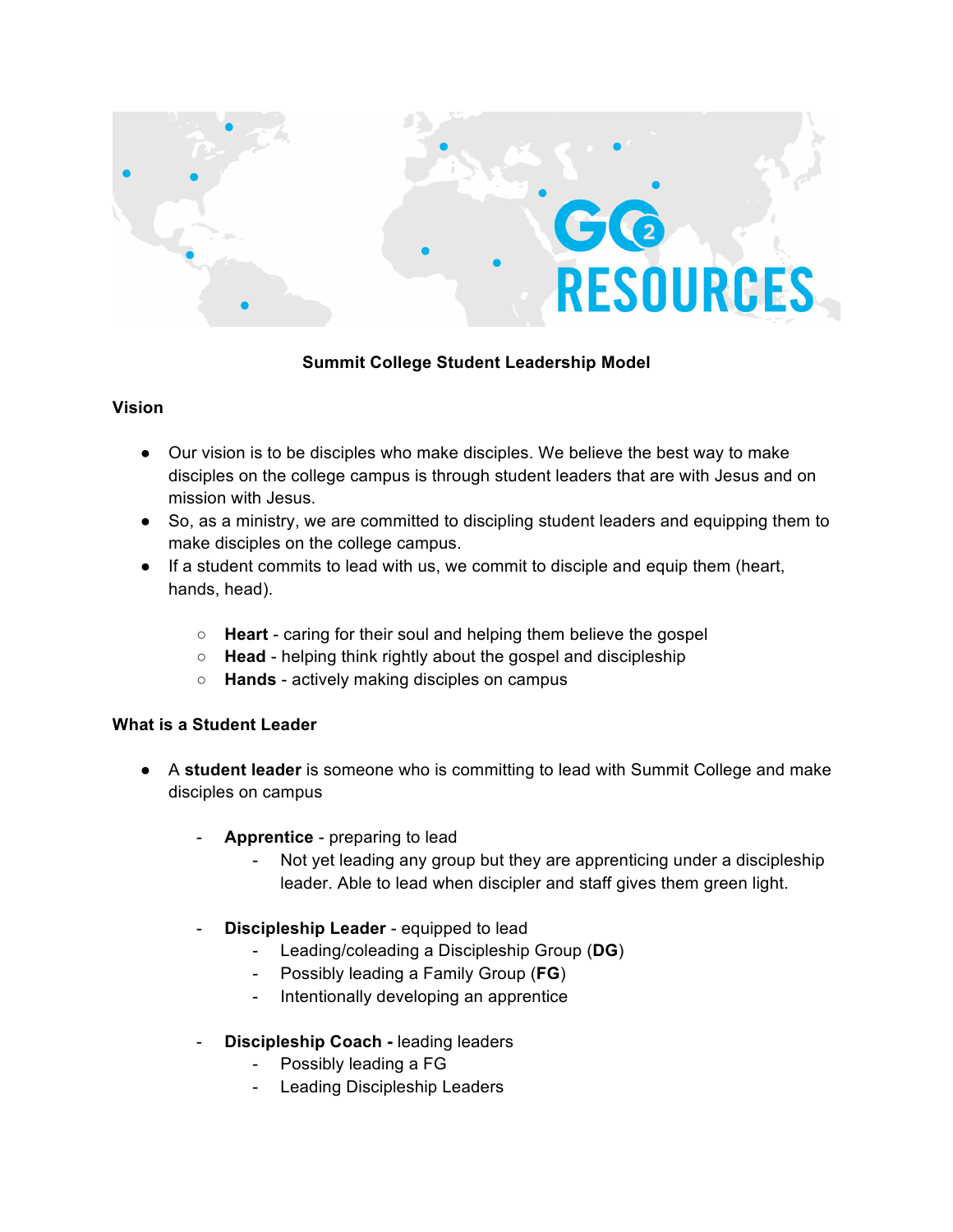● Being a part of the Student Leadership Team (**SLT)** does not guarantee you lead a DG. That is based off numbers and connections through relationships.

## **Qualities of a Student Leader**

● For student leadership we are not looking for perfect people instead we are looking for people that are:

# **1.) FAT**

- **Faithful** they are faithfully following Jesus and being changed by him (devotional life, openness and vulnerability, sexual purity)
- **Available** they prioritize God in their time. They are consistently at all Summit College commitments (FG, DG, etc.)
- **Teachable** they desire to be discipled and welcome feedback and instruction

# 2.) **Multiplying the gospel on campus**

- **Meet**  they seek to meet new people and build relationships with both Christians and NonChristians
- **Invite -** consistently invite others to Family Group
- **Share -** Actively trying to share the gospel on campus

## **Commitments/Expectations**

- **Weekly Commitments**: Family Group, Discipleship Group, Discipleship Coach Meeting, Summit Service (Attend 1/Serve 1)
- **Monthly Commitments**: Student Leader Meeting, Campus United/SC United
- **Semester:** Summit College Retreats, Student Leader Kickoff, Fresh 10, Summer **Conversations**
- **Summit Membership**

## **Tools for Equipping Leaders**

- **Discipleship Coach Meeting** (Heart)
	- Listen, Encourage, Accountability, Direction
- **Monthly Student Leader Meetings** (Hands and Head)
- **Young Gunz (**Head)

## **Student Leadership Team Process**

## **Application and Reference**

● Character App - Only if they are not doing a Go Now Summer Program